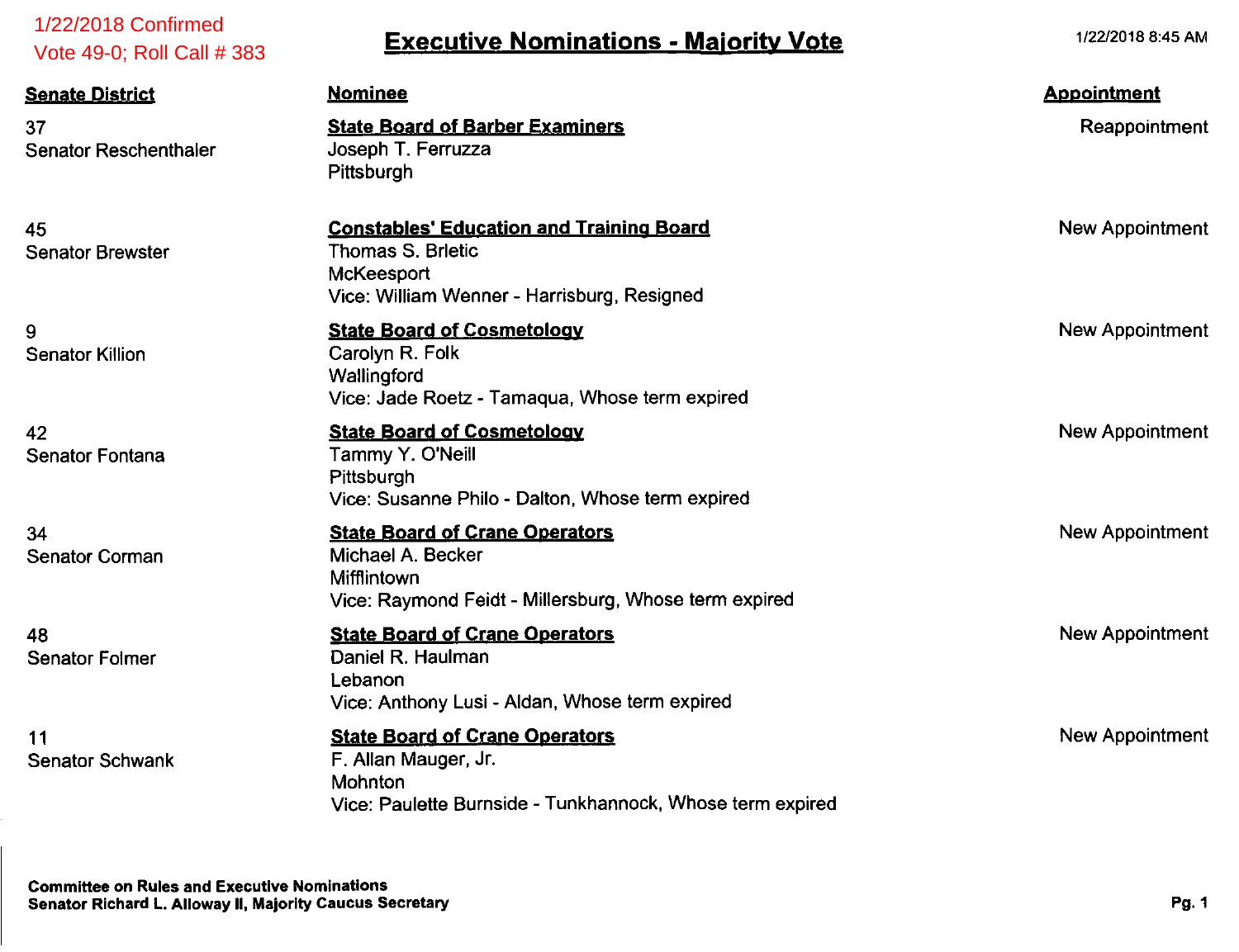# *Executive Nominations - Majority Vote*

*1/22/2018 8:45 AM*

| <b>Senate District</b>             | <b>Nominee</b>                                                                                                                               | <b>Appointment</b>     |
|------------------------------------|----------------------------------------------------------------------------------------------------------------------------------------------|------------------------|
| 37<br><b>Senator Reschenthaler</b> | <b>State Board of Landscape Architects</b><br>Patrick A. West<br>Pittsburgh                                                                  | Reappointment          |
| 50<br><b>Senator Brooks</b>        | <b>State Board of Massage Therapy</b><br>Becky D. Lesik<br>Corry                                                                             | Reappointment          |
| 14<br><b>Senator Yudichak</b>      | <b>State Board of Massage Therapy</b><br>Nancy M. Porambo<br>Jim Thorpe<br>Vice: Donna Ponessa - Lancaster, Resigned                         | New Appointment        |
| 15<br><b>Senator DiSanto</b>       | <b>State Board of Optometry</b><br>Kimberly F. Boyer<br><b>Blain</b><br>Vice: Gregory Bittner - Allison Park, Whose term expired             | <b>New Appointment</b> |
| 24<br><b>Senator Mensch</b>        | <b>State Board of Optometry</b><br>John A. Godfrey<br>Harleysville<br>Vice: Anthony Diecidue - Stroudsburg, Whose term expired               | New Appointment        |
| 49<br><b>Senator Laughlin</b>      | <b>State Board of Osteopathic Medicine</b><br>Frank M. Tursi<br>Erie                                                                         | Reappointment          |
| 13<br><b>Senator Martin</b>        | <b>Board of Trustees of Thaddeus Stevens College of Technology</b><br>Thomas T. Baldrige<br>Lancaster<br>Vice: Theodore Williams - Lancaster | <b>New Appointment</b> |